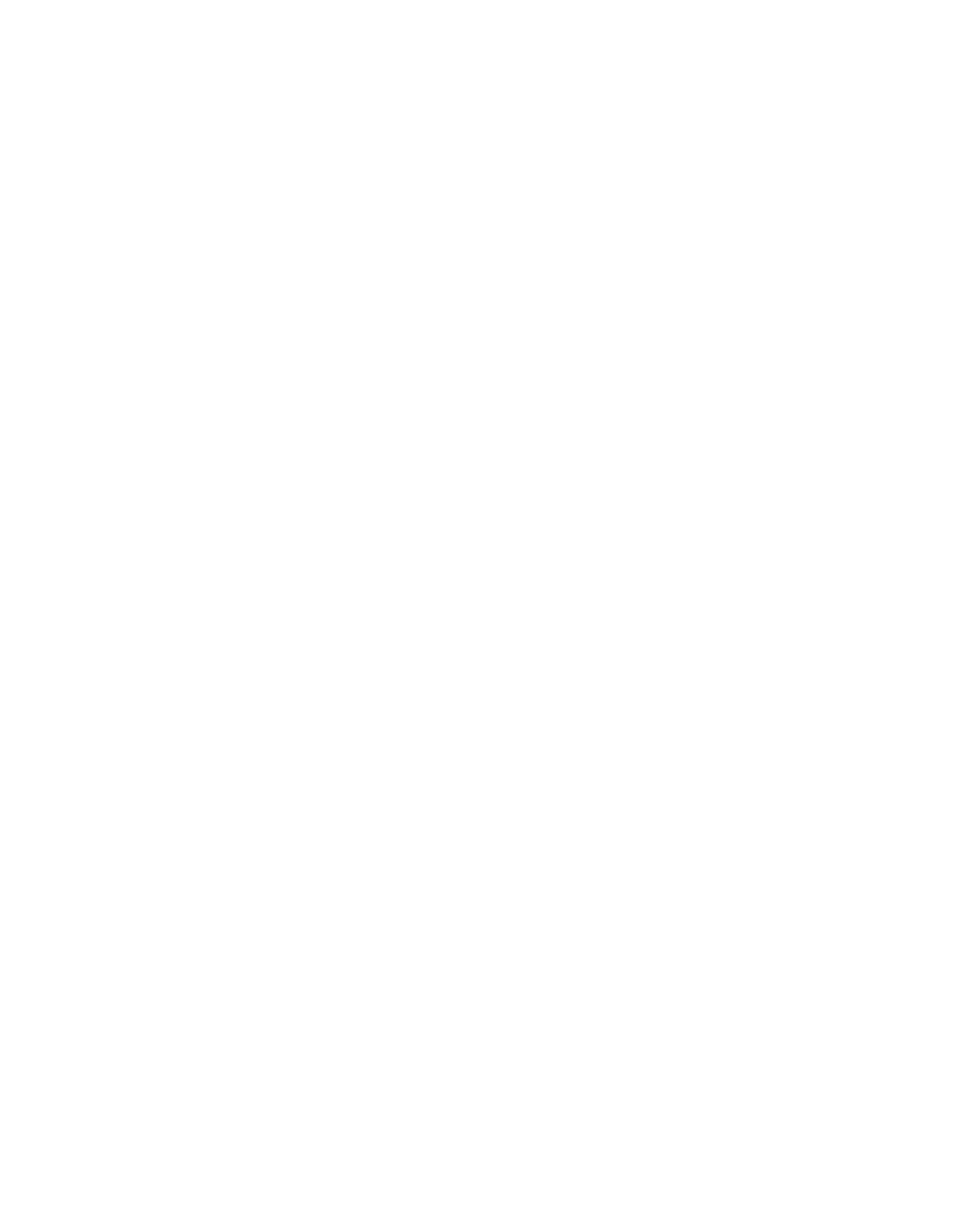#### **Copyright Notice**

No part of this publication may be reproduced, transmitted, transcribed, stored in a retrieval system, or translated into any computer language, in any form or by any means, without the express written permission of Pumatech, Inc.

This computer program is protected by copyright law and international treaties. Unauthorized reproduction or distribution of this program, or any portion of it, is both a civil and criminal offense, punishable by law.

Pumatech, the PUMATECH logo, Intellisync and the Intellisync logo are trademarks of Pumatech, Inc. that may be registered in some jurisdictions.

All other company and product names are trademarks of their respective owners.

United States Patent Nos. 5,392,390, 5,666,553, 5,684,990, 5,701,423, 5,943,676, 6,044,381 and 6,141,664. Other patents pending.

Quick Start Copyright  $\odot$  2001 Pumatech, Inc. All rights reserved.

Pumatech Inc., 2550 North First Street, Suite 500, San Jose, CA 95131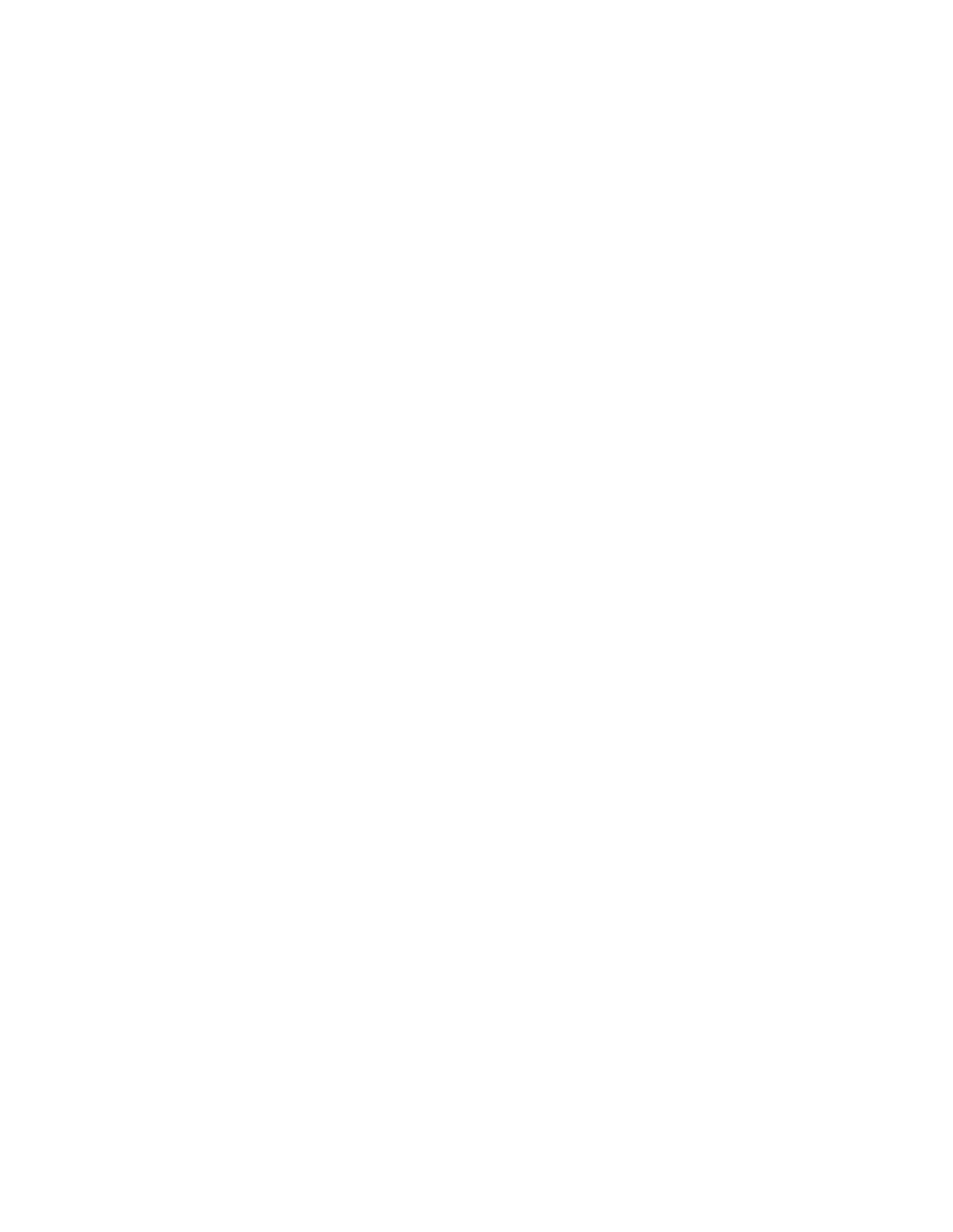v

# **Table of Contents**

| <b>INTRODUCTION TO INTELLISYNC  7</b>      |
|--------------------------------------------|
|                                            |
|                                            |
|                                            |
| <b>GETTING STARTED WITH INTELLISYNC 11</b> |
|                                            |
|                                            |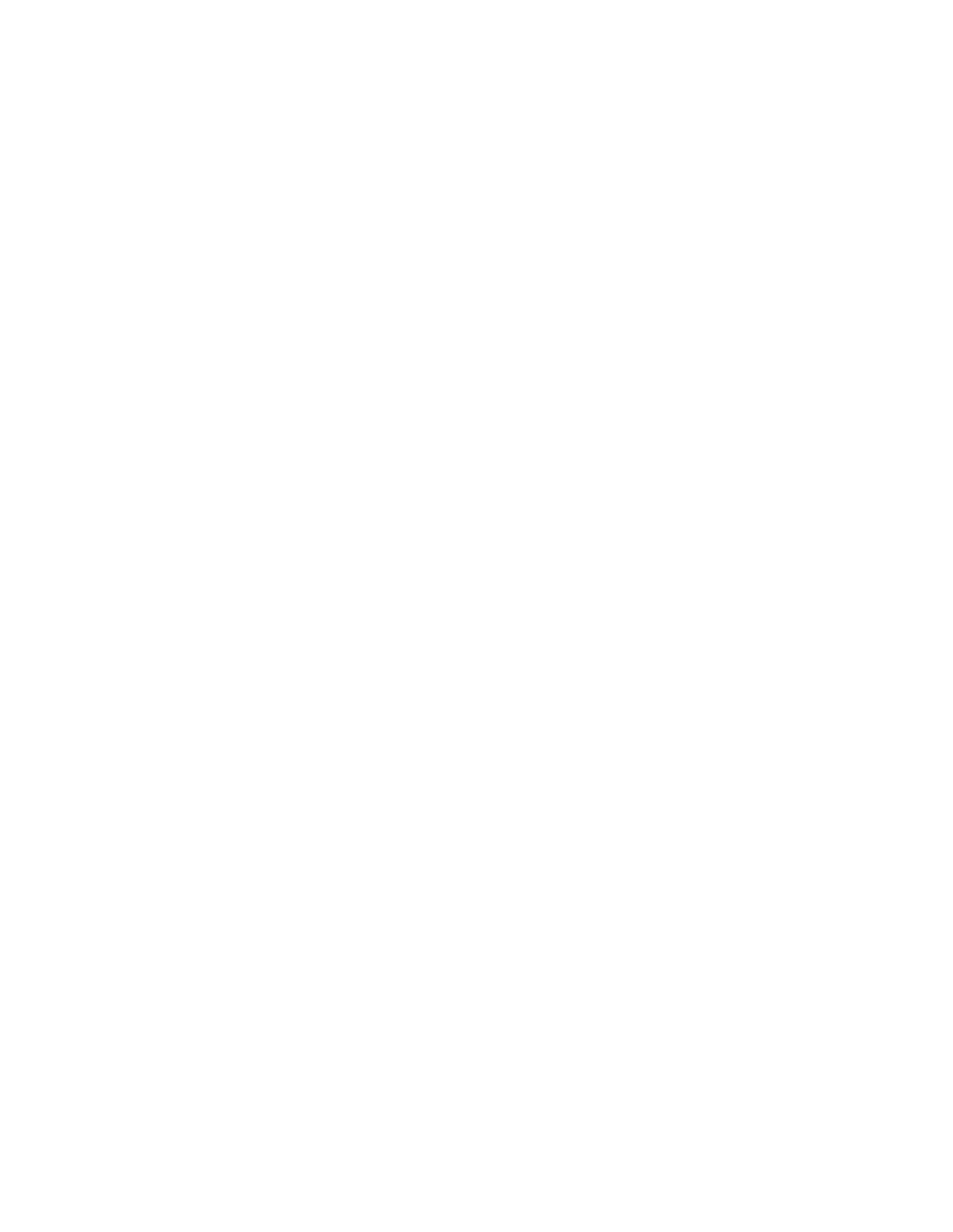## <span id="page-6-0"></span>Introduction to Intellisync

Welcome to the *Intellisync Quick Start Guide*. This guide is designed to help you install Intellisync, as well as complete your first synchronization. It also includes information on accessing online Help and user guides.

### What is Intellisync?

Intellisync enables you to synchronize your Palm OS® handheld with a variety of popular Windows applications. This means that if you want to maintain the same data on your handheld as on your PC, there's an easy way to ensure that each system contains the same up-to-date information.

Intellisync transfers data of different formats between your two systems. But it does more than simply transfer the data. Intellisync compares the records in your handheld or device to the records in your PC. It then makes whatever changes are necessary in each system to keep them both up-to-date, and "in sync."

#### Additional documentation

The Intellisync software includes additional documentation in the form of electronic copies of manuals (Adobe Acrobat .pdf format), online Help files, and Readme files. The additional documentation consists of:

• *Intellisync User Guide*. This is an Adobe Acrobat file. It provides complete information on using Intellisync with your handheld device.

View the *Intellisync User Guide* from the Intellisync group on the Start menu by clicking **Intellisync User Guide**.

**Note:** Intellisync includes a copy of the Acrobat Reader software used to read and print Adobe Acrobat (.pdf) format documents. Acrobat Reader is available for installation on the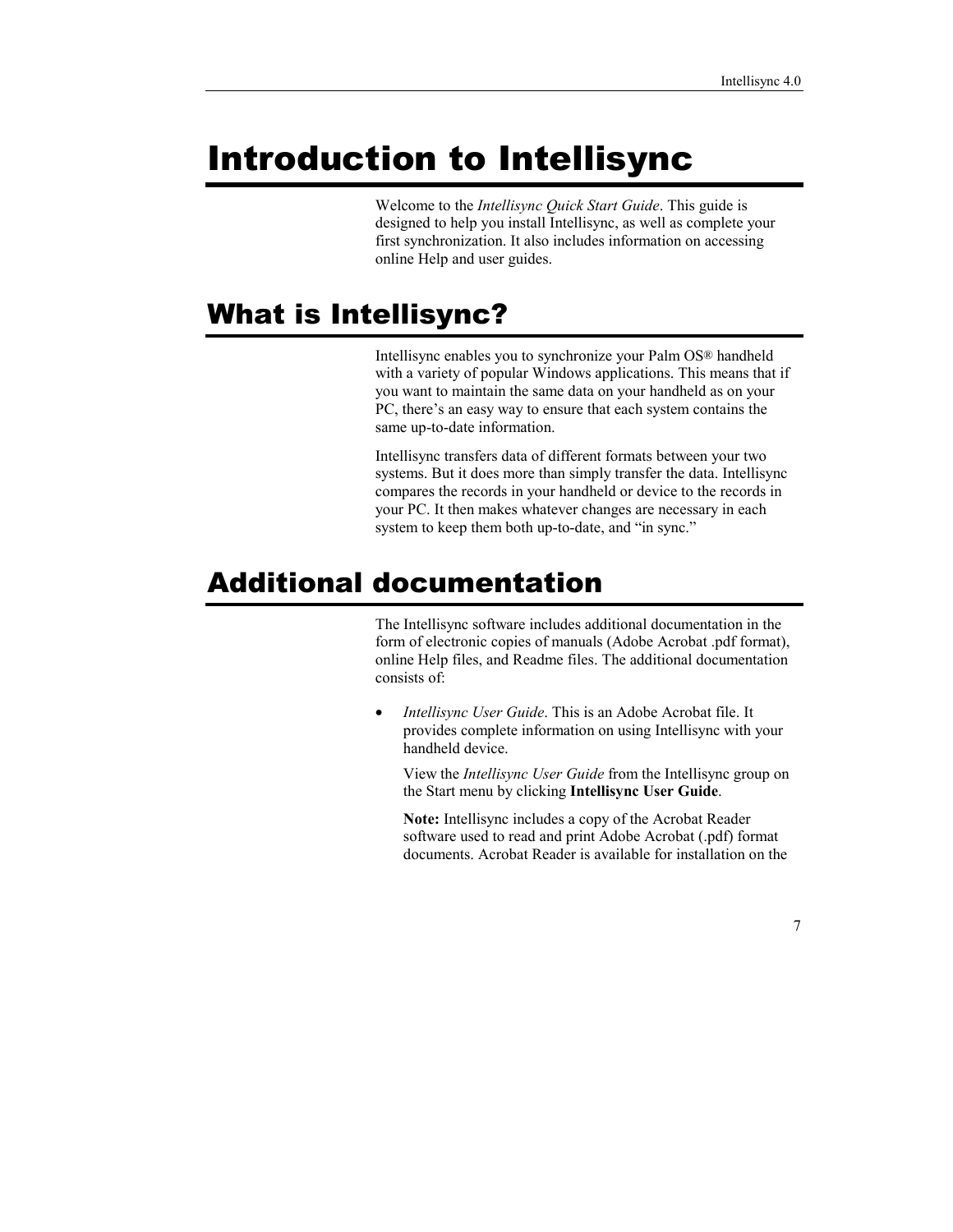CD. To install it, insert the Intellisync CD into your CD-ROM drive and click **Get Acrobat Reader** on the opening screen.

- *Online Help.* Intellisync includes complete online Help that is accessible through the Help icon in the Intellisync program group or by clicking Help in the program interface dialog boxes.
- *Readme.* The Readme file contains important information that arrived too late to be put into the Help system or the user guide.

View the Readme file from the Intellisync group on the Start menu by clicking **Intellisync Readme**.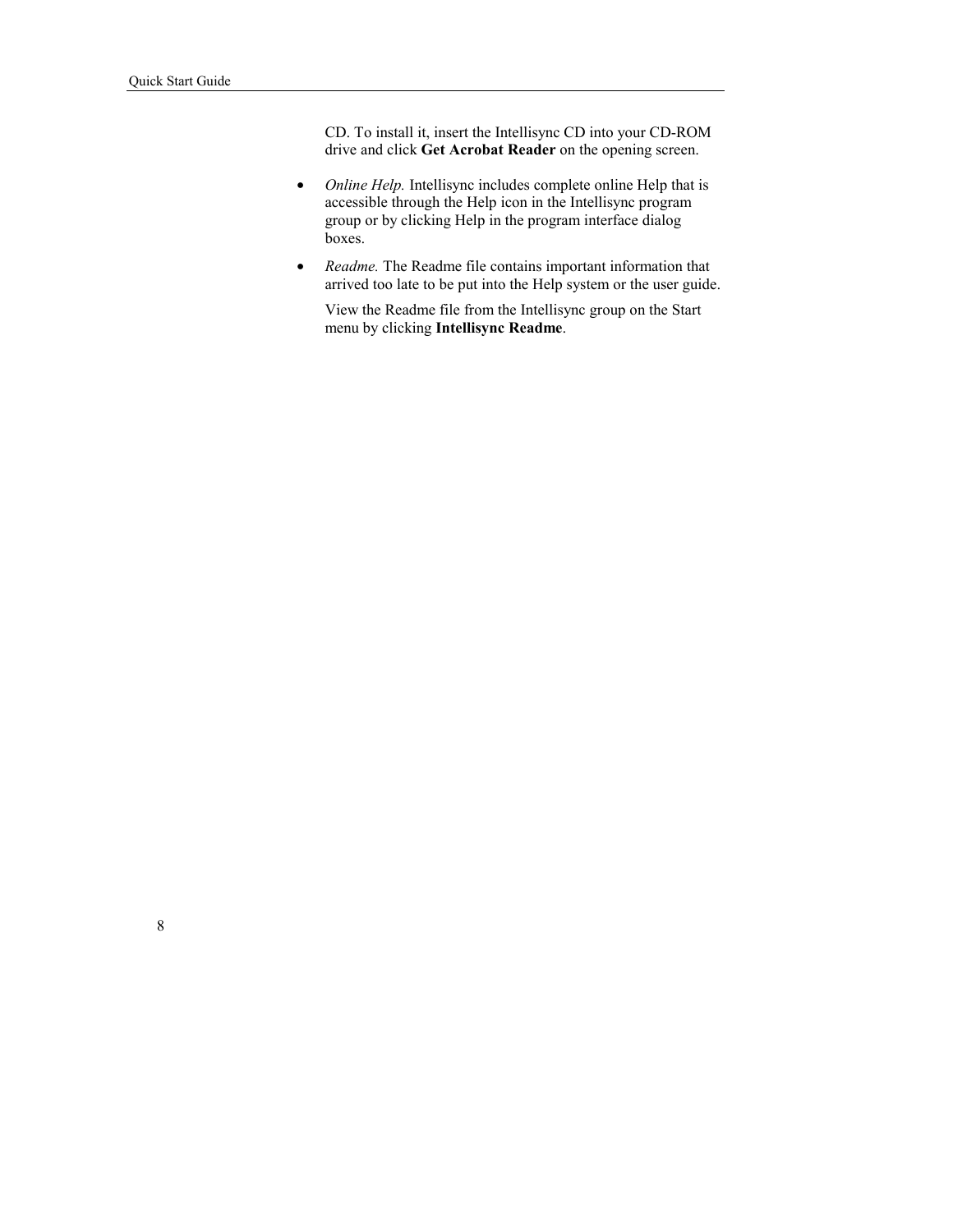## The Intellisync icons

The Intellisync Program Group displays the following icons:



The **Intellisync Favorites Folder** icon contains Web page links to enable easy and timely access to information on Intellisync products, technical issues, and other important topics.



The **Intellisync Configure** icon accesses the Intellisync **Configuration** dialog box—the main dialog box used to configure Intellisync operations.



The **Intellisync Help** icon accesses the Intellisync online Help system.



The **Intellisync Readme** icon displays a text file containing last-minute information not included in the manual or online Help. It is advisable to read this information before you start using Intellisync.



The **Intellisync Support Tool** icon displays a tabbed dialog box that provides information on various support-related topics and links to Pumatech's Web site.



You can use the **Uninstall Intellisync** icon to remove the Intellisync program from your system.



The **Intellisync User Guide** icon accesses the Intellisync User guide in PDF format.

In addition to the Intellisync icons, the install procedure places two shortcut icons (HotSync and Palm Install Tool) in the program group for your convenience.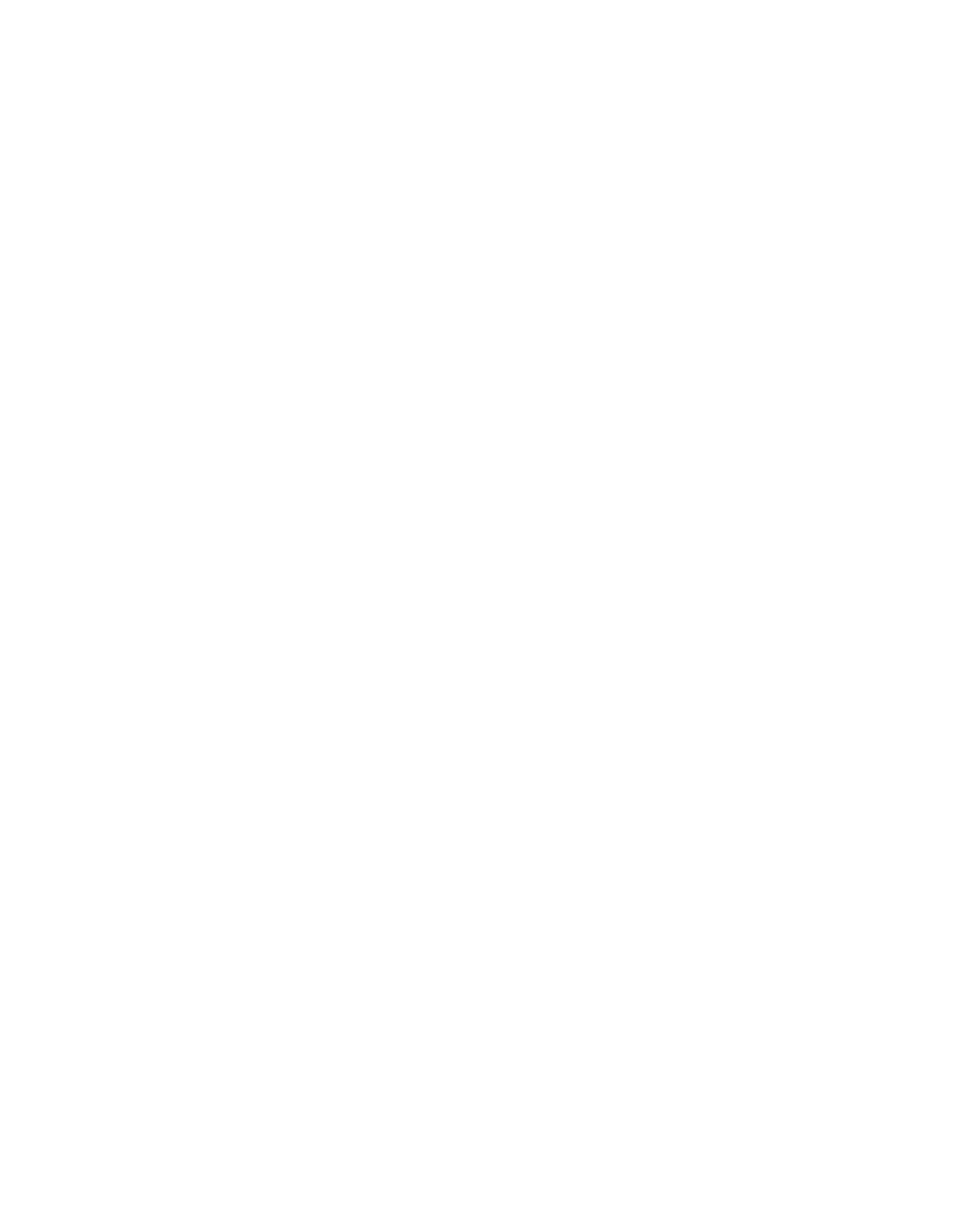# Getting Started with Intellisync

This section gets you started with your first synchronization by providing configuration information and a synchronization procedure.

### Entering configuration settings

How does Intellisync know what to synchronize? You tell Intellisync what to synchronize through the information you enter in a set of configuration dialog boxes. These dialog boxes specify the data you want to synchronize and contain special settings affecting synchronization.

Once you have the options and settings in these dialog boxes configured the way you want them, you need never access them again unless you want to make a change.

**Note:** For simplicity, this quick start guides you through the process of configuring and running a synchronization. However, these instructions apply to *importing* and *exporting data* as well. The only difference between configuring a synchronization and setting up a one-way transfer of data is in the selection of the operation in the Choose Translator dialog box.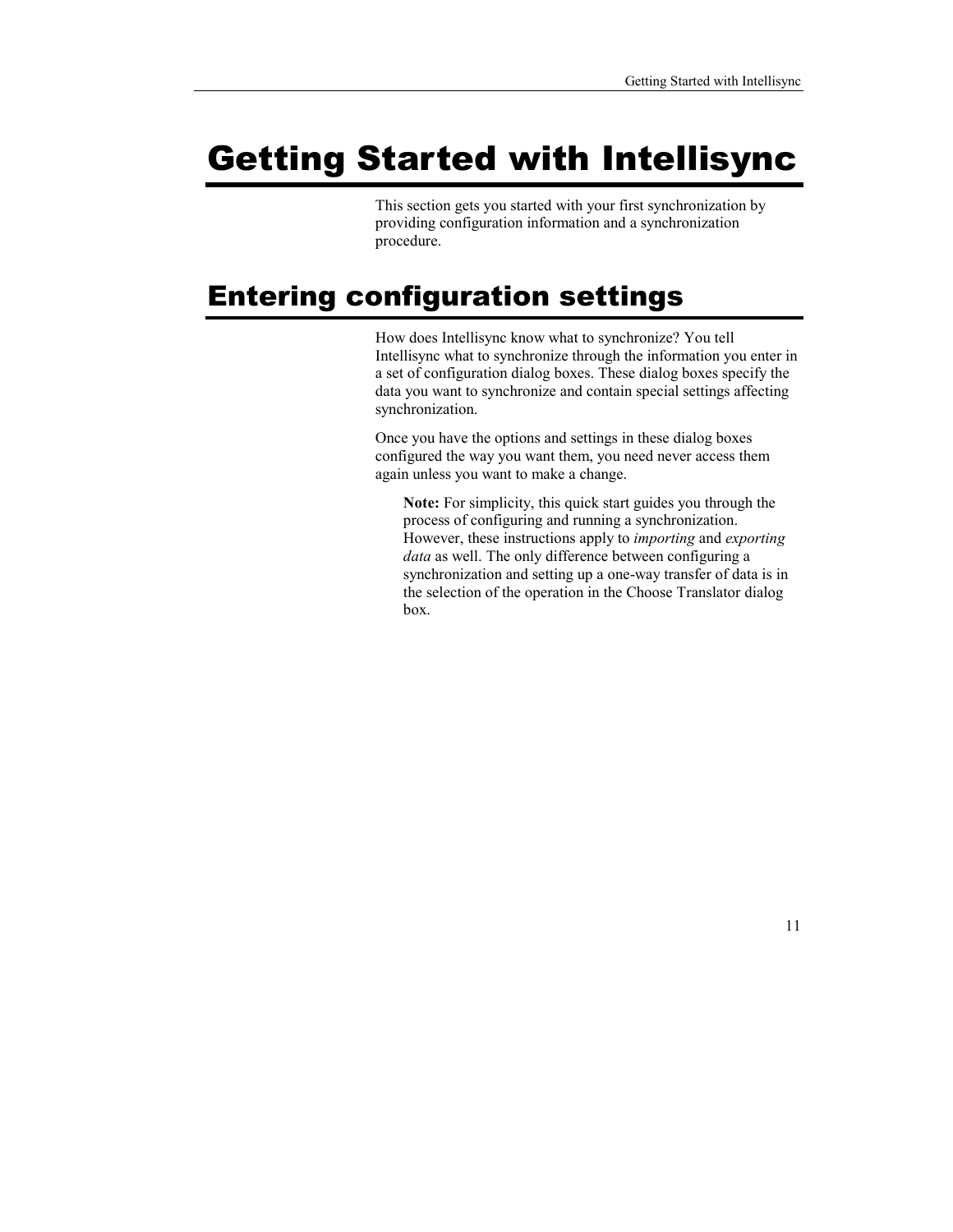### Performing the first synchronization

Follow these steps to configure and perform your first synchronization:

1. Click the **Intellisync Configure** shortcut or the **Intellisync Configure** icon in the Intellisync program group. This displays the Intellisync Configuration dialog box:

| <b>Intellisync - John's Sony Clie Configuration</b> | ×            |
|-----------------------------------------------------|--------------|
| Sony Clié Applications:                             | Address Book |
| Address Book                                        | Choose       |
| Date Book                                           |              |
| Memo Pad                                            |              |
| .<br>To Do List                                     |              |
|                                                     |              |
|                                                     |              |
| OK<br>Cancel<br>About<br>Help                       | Advanced     |

**Figure 1. Intellisync Configuration dialog box**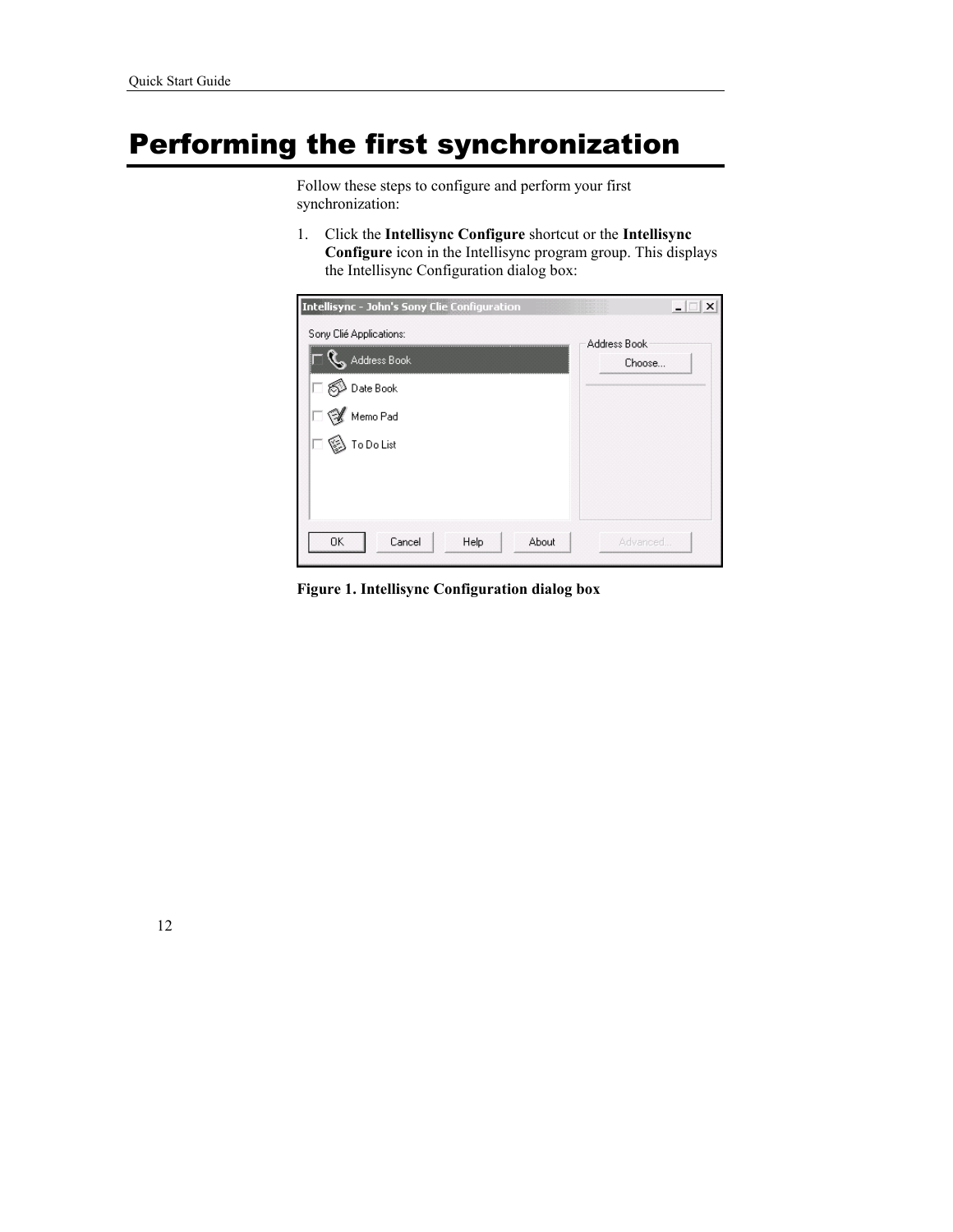2. In the Configuration dialog box, select the handheld application you want to synchronize. Then click **Choose** to open the Choose Translator dialog box:

| <b>Choose Translator</b>                                                                                    | ×       |
|-------------------------------------------------------------------------------------------------------------|---------|
| Choose the translator for the Intellisync operation, and then select the data<br>file name (if applicable). |         |
| Available Translators:                                                                                      |         |
| <none><br/>Lotus Organizer 5.0<br/>Lotus Organizer 6.0</none>                                               | 0K      |
| MS Outlook                                                                                                  | Cancel  |
|                                                                                                             | Help    |
|                                                                                                             | Options |
| Operation-                                                                                                  |         |
| $C$ Export<br>C Import<br>C Synchronize                                                                     |         |
|                                                                                                             |         |
|                                                                                                             |         |
| Apply to all applications                                                                                   |         |

**Figure 2. Intellisync Choose Translator dialog box** 

3. In the Choose Translator dialog box, specify the PC application you want to synchronize. If a File Name or Folder text box is present, use the Browse capability to select the file or folder you want to synchronize.

**Note:** Some PC applications do not require you to specify a file name. If this is the case, the "active" or last-used file is used by default, and the File Name text box is not present in the Choose Translator dialog box. Checking the Apply to all applications check box (if available) at the bottom of the dialog box assigns the selected PC application for synchronization with all compatible handheld applications.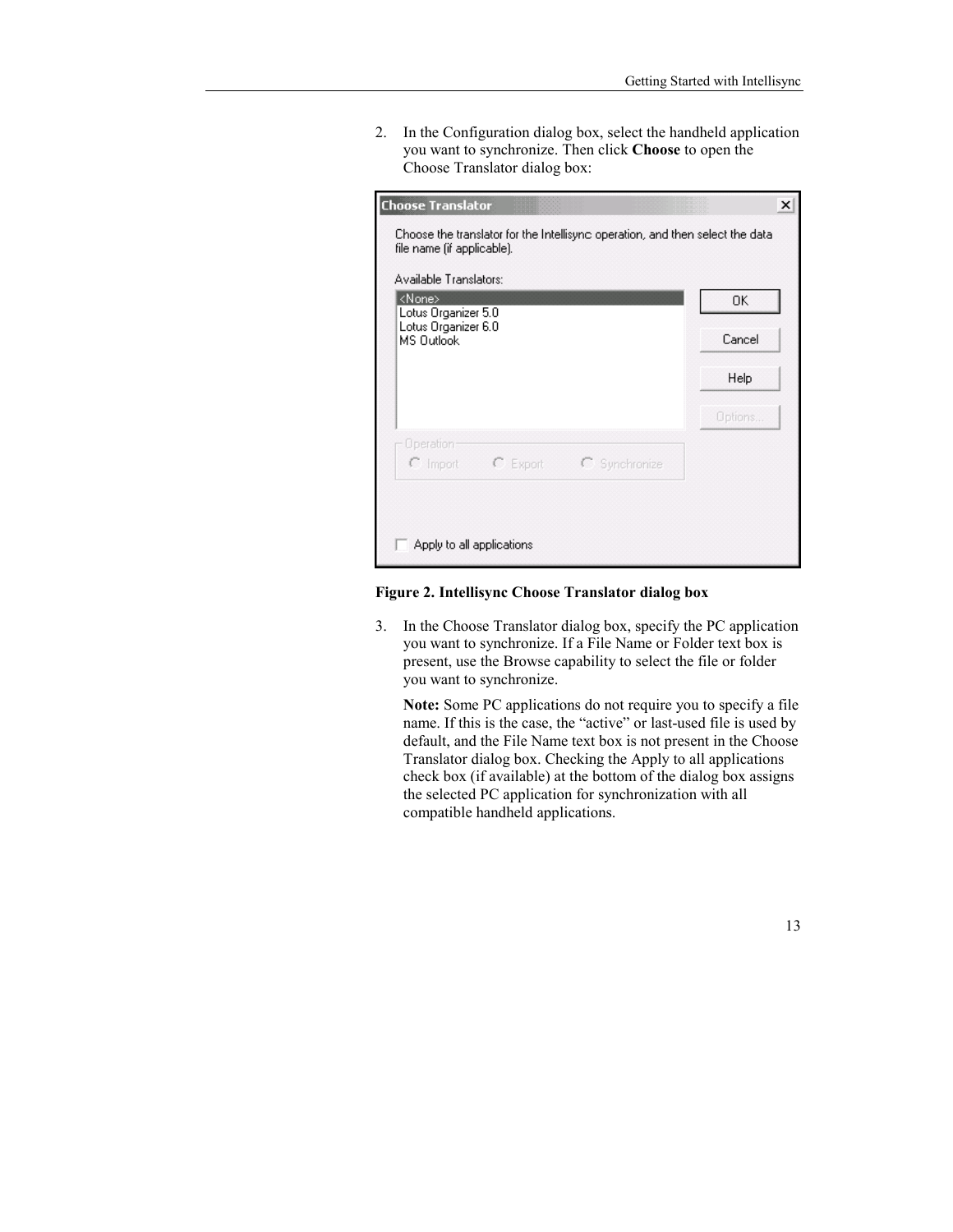- 4. If the Options button is enabled, click it and make sure the system options are set appropriately for the application you have selected. Then click **OK** to return to the Choose Translator dialog box.
- 5. Click **OK** to return to the Configuration dialog box:

| Intellisync - JSmith Configuration    |                                      |
|---------------------------------------|--------------------------------------|
| Palm handheld Applications:           | Address Book                         |
| Address Book <>>> Lotus Organizer 6.0 | Choose                               |
| Date Book < Dotus Organizer 6.0<br>⊽  | Lotus Organizer 6.0                  |
| Expense                               |                                      |
| Mail                                  |                                      |
| Memo Pad < C Lotus Organizer 6.0      | "jsmith.or6"<br>Date: 8/7/00 3:43 PM |
| To Do List $\iff$ Lotus Organizer 6.0 | Size: 180K                           |
| OK.<br>Cancel<br>Help<br>About        | Advanced                             |

#### **Figure 3. Intellisync Configuration dialog box - selected applications**

Now, the PC application you selected appears next to the handheld application name, and a two-sided arrow appears between the handheld and PC application names.

Note the check box adjacent to the handheld application name. By default, this check box is selected, indicating that the data is activated for synchronization. Clearing a check box prevents an application from being included in a synchronization. Clearing a check box does not affect any custom settings.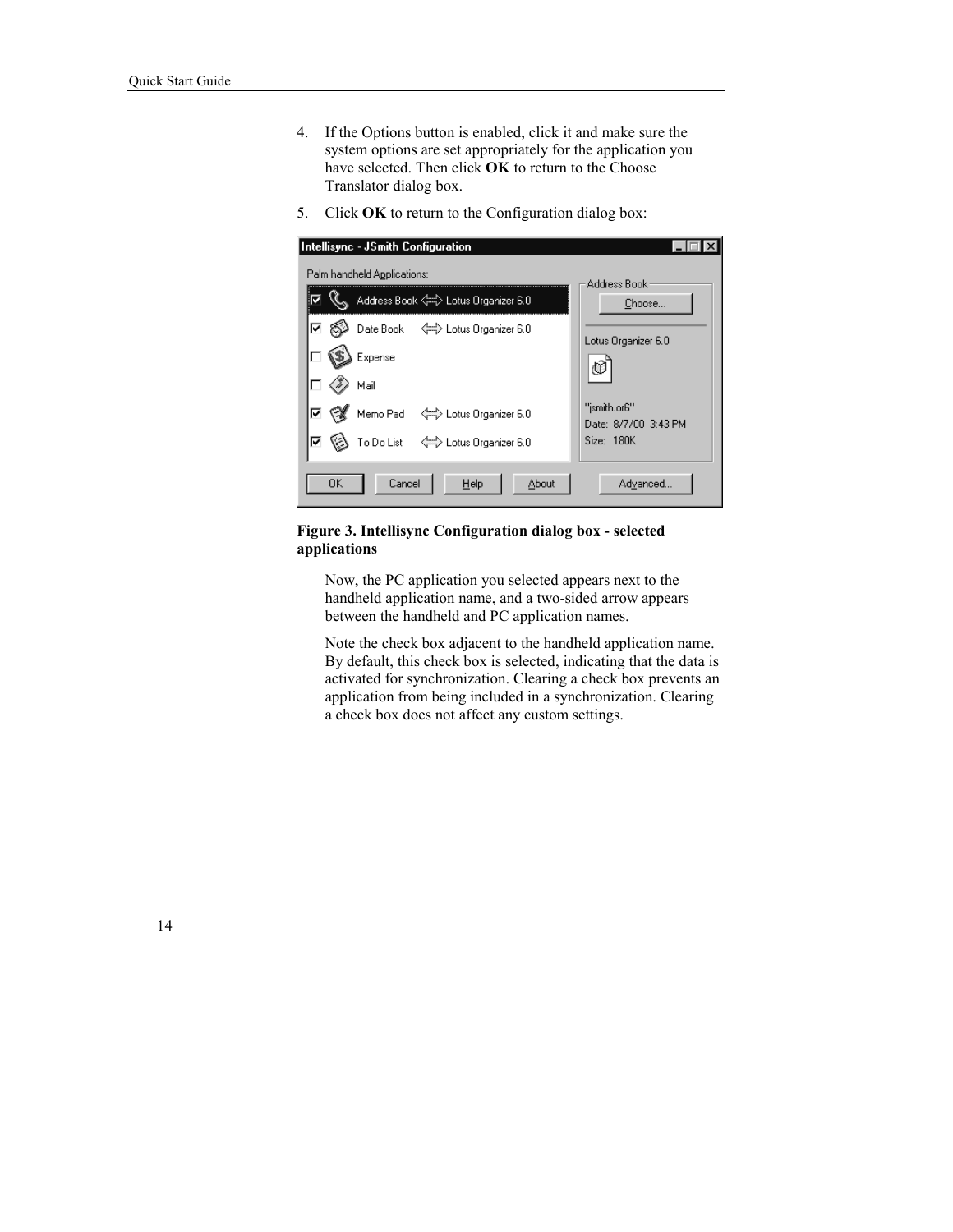6. To review or alter settings affecting synchronization, click **Advanced**. This displays the Advanced Settings dialog box. (Intellisync fills in default values for all settings.)

| <b>Advanced Settings for Address Book</b>                                                                                                 | × |
|-------------------------------------------------------------------------------------------------------------------------------------------|---|
| <b>Conflict Resolution</b>                                                                                                                |   |
| Select the action to be taken when changes made to a data item in Sony Clié<br>conflict with changes made to the same item in MS Outlook. |   |
| Options                                                                                                                                   |   |
| Add all conflicting items                                                                                                                 |   |
| C Ignore all conflicting items                                                                                                            |   |
| ● Notify me when conflicts occur                                                                                                          |   |
| Sony Clié Wins                                                                                                                            |   |
| <b>C</b> MS Dutlook Wins                                                                                                                  |   |
|                                                                                                                                           |   |
| 0K<br>Cancel<br>Field Mapping<br>Help                                                                                                     |   |

#### **Figure 4. Intellisync Advanced Settings dialog box**

- 7. When settings are configured as you want them, click **OK** to return to the Configuration dialog box.
- 8. To change any of the fields that will be synchronized, click **Field Mapping** and then **OK**. The Field Mapping dialog box appears. Make changes as needed. If you do not want to keep the changes, click **Reset**. Otherwise, click **OK** and then **OK** again to close the Advanced Settings dialog box.
- 9. If necessary, repeat the preceding procedure for each of the handheld applications you want to synchronize. Then click **OK** to save specifications and exit the Configuration dialog box.